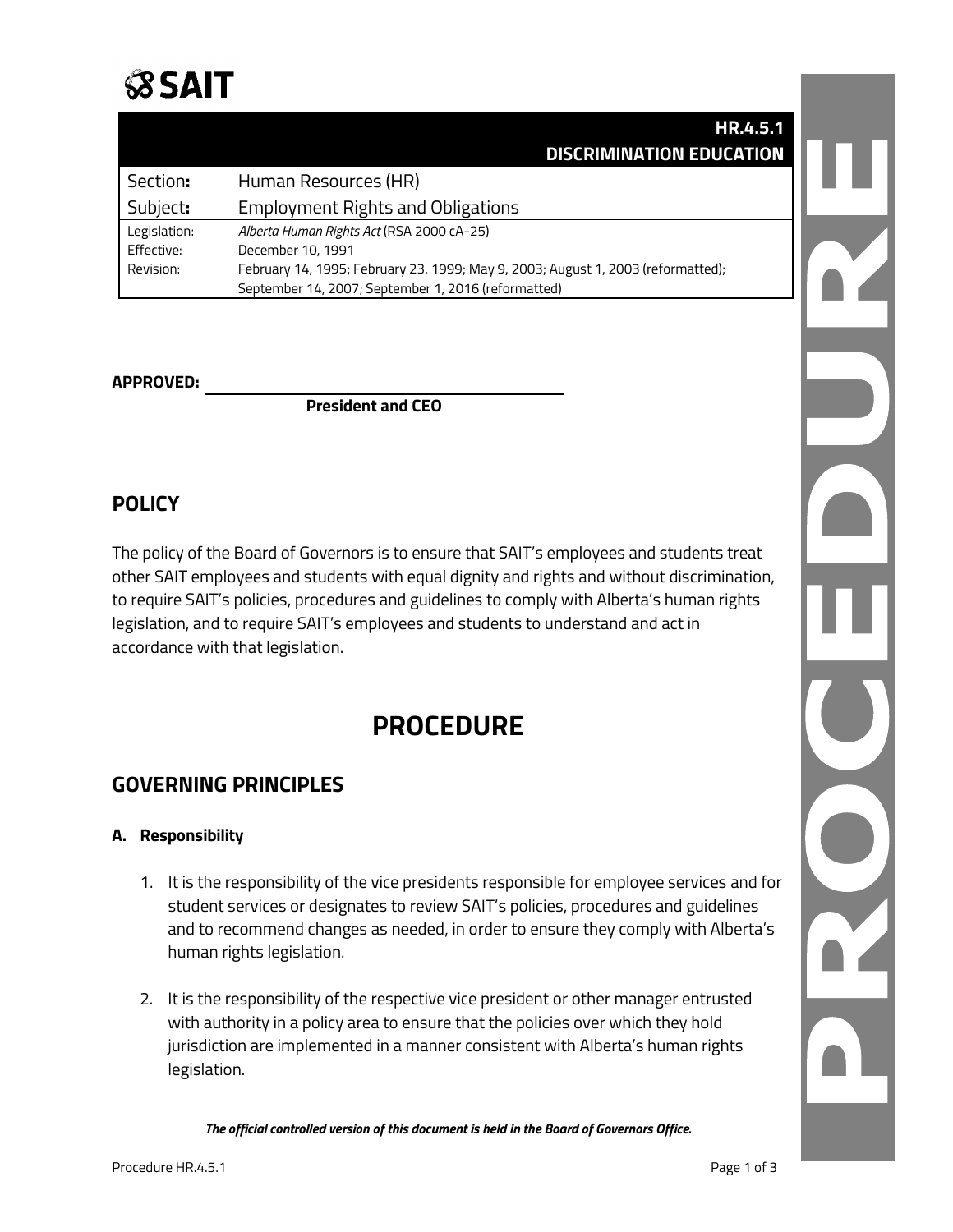# **SSAIT**

- 3. It is the responsibility of the vice president responsible for employee services or designate to collaborate with representatives of the respective bargaining units and other employee groups to ensure that policies and procedures regarding staff matters are implemented in a manner consistent with Alberta's human rights legislation.
- 4. It is the responsibility of the vice president responsible for student services or designate to work in close conjunction with the SAIT Students' Association to ensure that policies, guidelines and procedures affecting student matters are implemented in a manner consistent with Alberta's human rights legislation.
- 5. In cases of dispute, the President's Standing Committee on Discrimination ("Standing Committee") may be called upon to resolve the matter prior to the invocation of procedure HR.4.6.1 Discrimination - [Employee and Student Recourse.](http://www.sait.ca/Documents/About%20SAIT/Administration/Policies%20and%20Procedures/Human%20Resources/HR.4.6.1%20Discrimination-Employee%20and%20Student%20Recourse%20Procedures.pdf)

#### **B. Education**

- 1. Education in general, and the heightening of awareness in particular, are key ways to reduce the incidence of discriminatory activities. It is the responsibility of specific designated administrative areas to carry out programs of awareness and education with general advice from the Standing Committee. The avenues of communication and education to be employed include, without limitation:
	- a) Articles in SAIT publications targeted towards student and staff groups.
	- b) Presentations to students and staff at orientations and other sessions.
	- c) General distribution of topic-specific brochures and posters.
	- d) Selection of particular educational materials in print and non-print to be recommended for inclusion in the library collection.
- 2. Recognizing the diversity of the campus population, different functional units are charged with the responsibility of addressing educational programs as follows:
	- a) Office of the Registrar: Students (articles in student-directed publications, presentations to student groups, including classes, orientation sessions and SAITSA meetings).
	- b) Employee Services: Employees (articles in employee-directed publications, presentations to employees).

*The official controlled version of this document is held in the Board of Governors Office.*